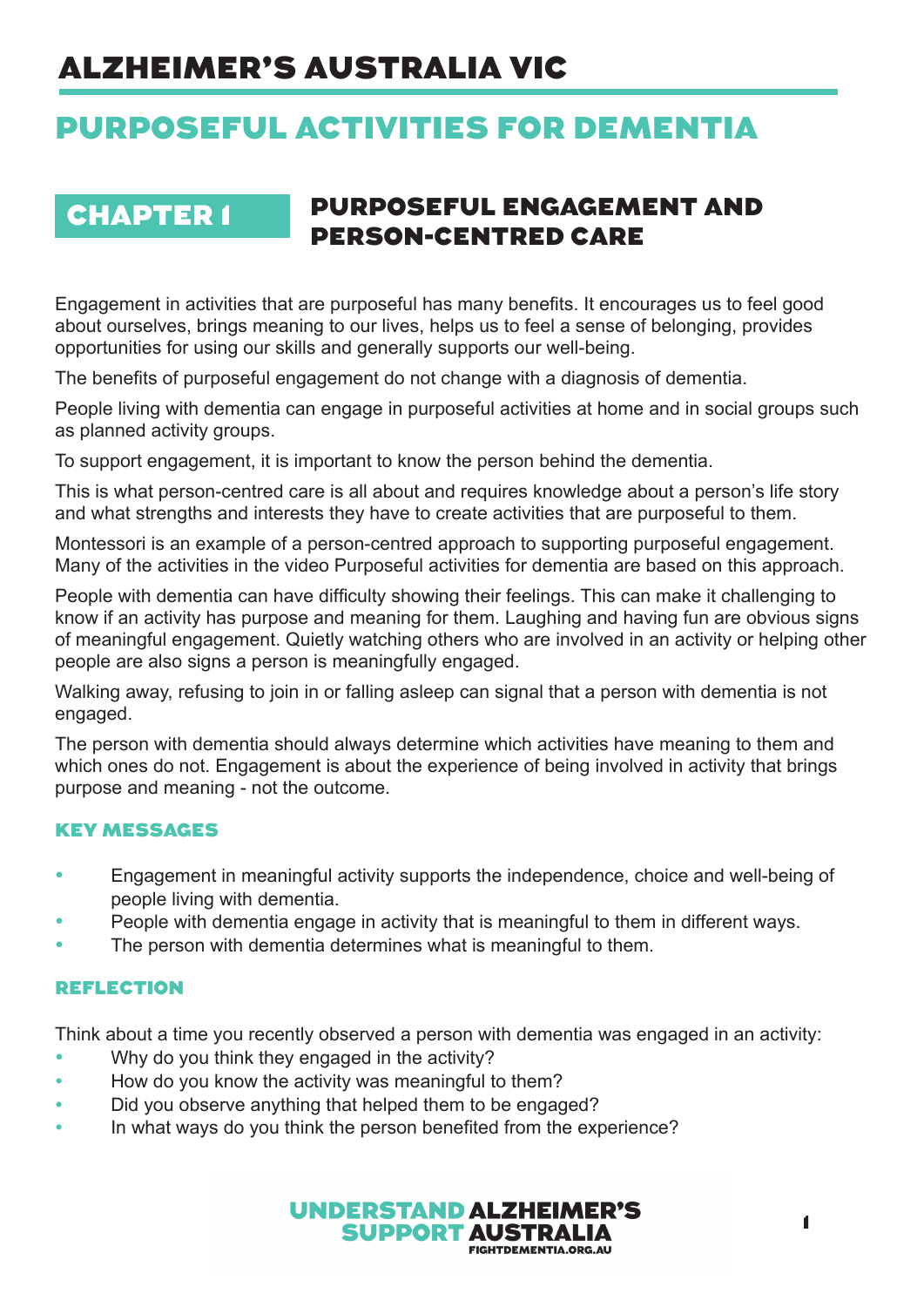## CHAPTER 2

## KNOWING ABOUT A PERSON'S LIFE STORY

To create opportunities for people living with dementia to engage in activities that are meaningful to them requires an understanding about their life story – what are their interests, what's important to them, what they're proud of and what makes their day?

To learn about a person's life story you can talk directly with the person with dementia, their carers and others providing support. Carers can provide valuable insights, so speaking to them can help you piece together a person's life story. Make your own observations too.

Everyone needs to work together to learn about and use what is known about a person with dementia to create opportunities for engagement in purposeful activity.

### **This might include:**

- interests, both past and present
- leisure activities they enjoy
- achievements they are proud of
- significant roles throughout their life
- things likely to trigger negative responses
- what comforts them
- what they like to talk about
- what is important to them
- what makes their day
- their goals.

Whenever you learn something new about a person share the information with everyone involved in supporting the person at home and within social groups.

A team approach helps to provide a positive emotional environment that encourages engagement. This includes the person living with dementia, their carers and support staff.

#### KEY MESSAGES

- Knowing the person behind the dementia is necessary for supporting engagement in purposeful activity.
- Knowing key aspects of the person's life story can help you develop interesting and meaningful opportunities for engagement.
- The person living with dementia, their carers and friends can help you find out about the person's life story.
- A team approach to sharing key information about life stories is important.

- How is information about life stories shared? Consider everyone, including the person with dementia, carers and staff.
- What do you do to encourage people to share this information?
- What aspects of privacy and confidentiality need to be considered?

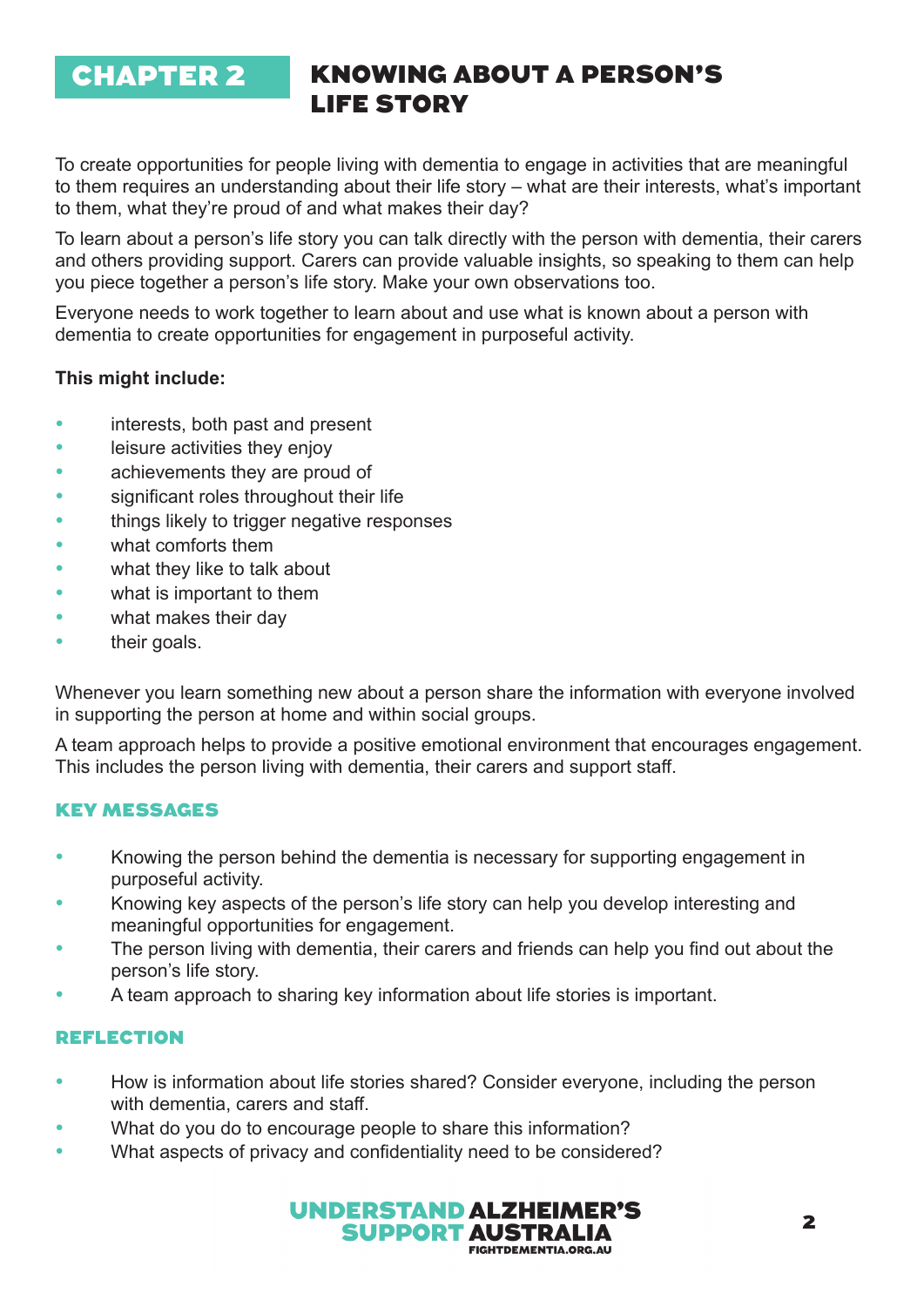## CHAPTER 3 LEARNING ABOUT STRENGTHS

We regularly hear about the things that people living with dementia can no longer do. By taking the time to learn about people we can uncover the skills and abilities they still have.

As dementia progresses, the memory a person has for routines, habits and skills such as reading can be retained for longer. This area of memory is known as **procedural memory.** 

**Declarative memory** refers to memories of recent events, facts and where things are. This area of memory tends to be damaged earlier in dementia.

To provide opportunities for activities at home and in social groups that use and maintain a person's strengths may require providing support for memory that is more impaired.

#### **Personal strengths can be grouped into four main areas:**



When identifying a person's strengths, it's important that the person does not feel like they are being tested or under any pressure.

Simple observation can be an effective way to get information about a person's skills. More than one skill can be observed at the same time, because sensory, motor, social and thinking strengths all interact with each other.

Morning tea can offer a great opportunity to observe both motor and social skills. Can the person socialise? Can they carry things and serve others? Can they scoop, pour and stir?

The information can help to identify roles that a person can undertake wherever they are.

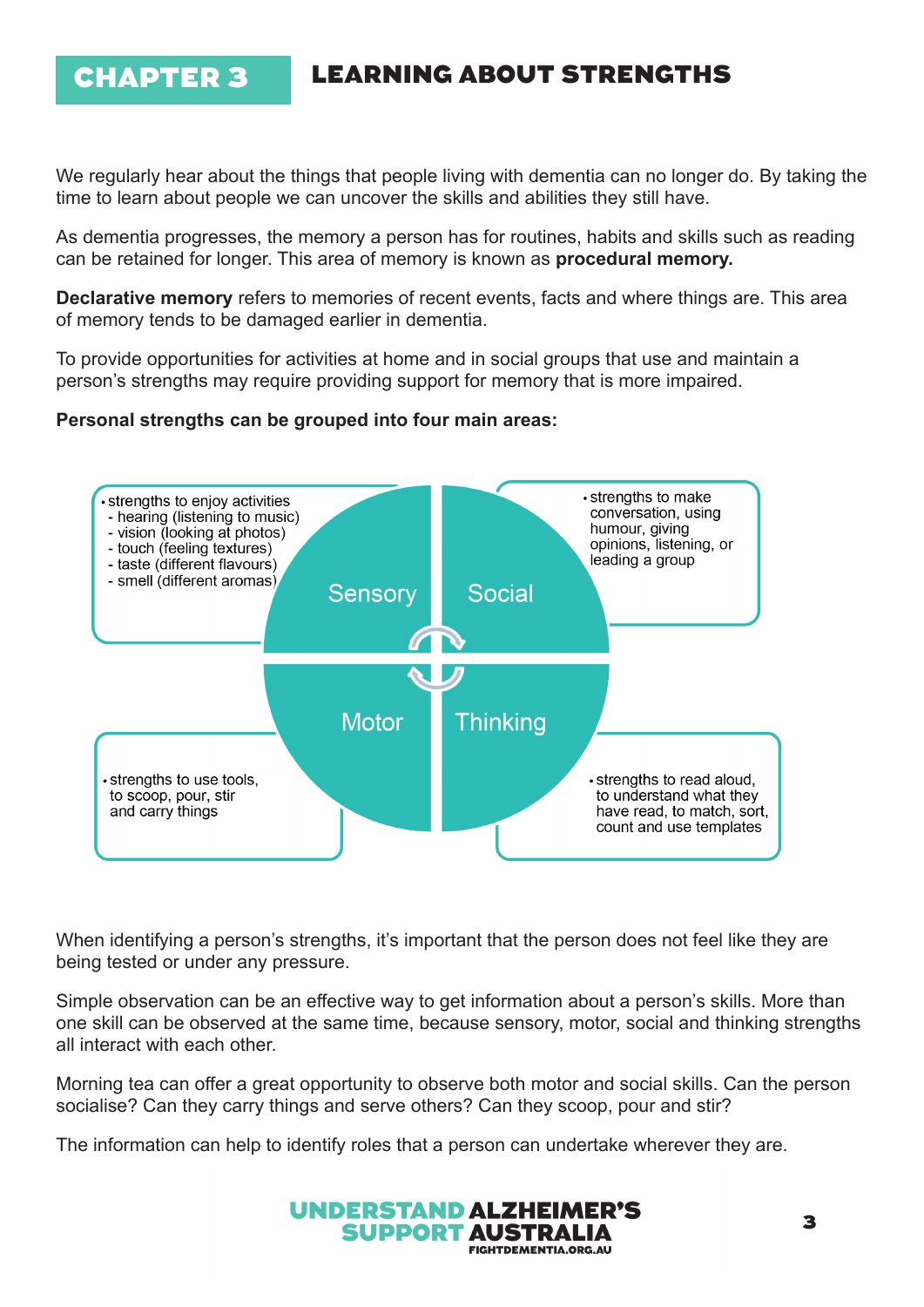Developing personalised activities that use a person's strengths can help them maintain skills and independence. Their self-esteem and wellbeing is supported when they engage in activities where they are likely to succeed.

#### KEY MESSAGES

- Consider what people with dementia can do, rather than what they can no longer do.
- There are different types of strengths sensory, motor, social, thinking.
- Knowing about strengths helps to create activities that people living with dementia can succeed doing.

- What are some of the ways you can discover and learn about the strengths and abilities of a person with dementia?
- What are some of the things that have surprised you in what a person with dementia can still do?
- How might you use knowledge about a person's abilities to create meaningful activities for the individual or as part of a group?

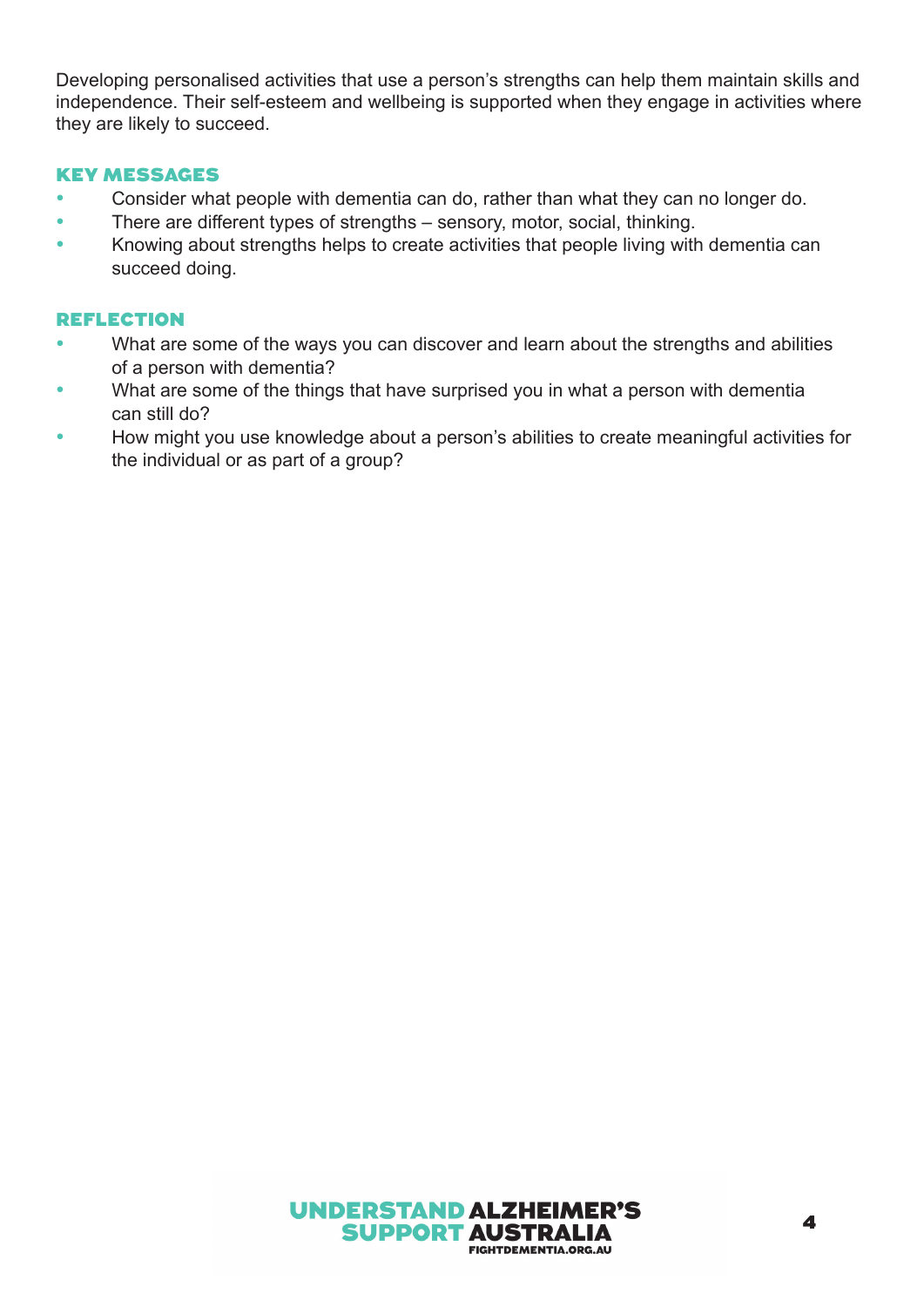## CHAPTER 4 LEARNING ABOUT SUPPORT

A person's declarative memory – memory for facts, events, finding our way and putting things in order – is often damaged early in dementia. There are many ways to modify both the physical and emotional environments to support a person living with dementia to be independent and engage in meaningful activity.

#### **The physical environment:**

- make sure you have good lighting
- eliminate unnecessary noise
- use contrasting colours to help people perceive different surfaces and spot boundaries
- clear signage can reduce confusion and anxiety about what day it is, what's happening today and where important things are located.

#### **The emotional environment:**

• positive relationships and a warm, relaxed environment are important for supporting meaningful engagement.

Ensuring supportive physical and emotional environments requires an understanding of other health issues and the impact that different types of dementia can have. Vision or hearing deficits, pain, tiredness and limited mobility can affect a person's ability to participate in activities.

Different types of dementia affect people differently and will influence the strengths and abilities people have.

Dementia is progressive and people's support needs can change over time meaning that adjustments to the support that people living as dementia require also changes.

### KEY MESSAGES

- A supportive environment is necessary to encourage people with dementia to engage in activities that are meaningful to them.
- The environment includes both physical surroundings and the relationships between everyone involved in supporting the person with dementia – carers, staff, friends, volunteers and others.
- The environment can support independence, decision-making, function and memory.

- What changes could you make to the physical environment to encourage engagement in meaningful activities?
- How can all people involved, work together to create a supportive emotional environment that encourages engagement?
- How can all people involved work together to share experiences, achievements and goals at home and in the social group?

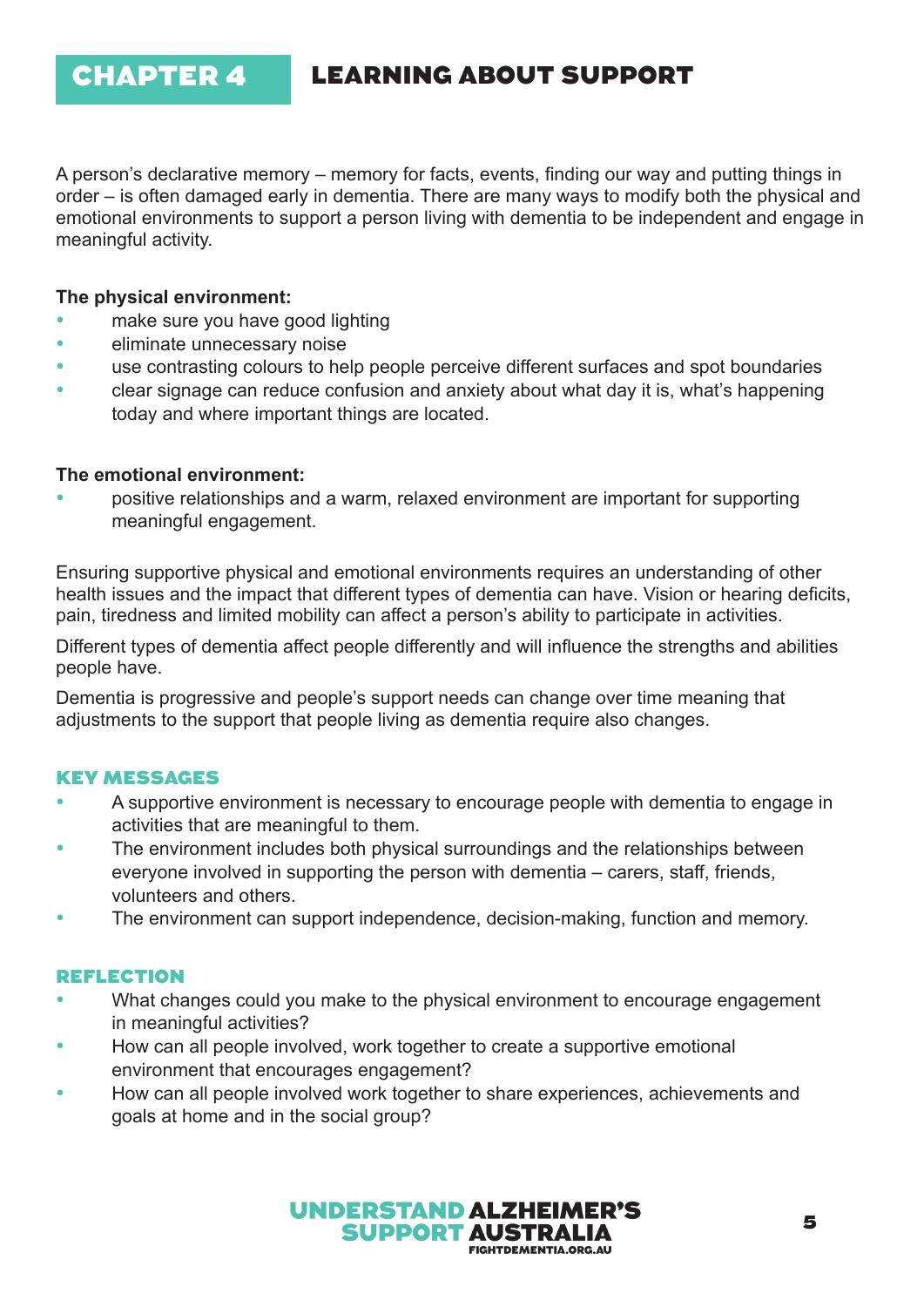## CHAPTER 5 CREATING ACTIVITIES

Information about a person's life story, their strengths and their support requirements, can be used to create meaningful activities that are tailored to suit specific needs and desires.

The home and social group environments can provide opportunities to create activities that the person living with dementia can do both on their own and with others.

Having a meaningful role can help people to feel they are doing something worthwhile. Roles also give people an opportunity to use their skills. It's important to know that the person has the ability to carry out the role before inviting them to do so.

Roles or tasks that people with living dementia can do on include setting the table, preparing morning tea, clearing up after a meal or hanging out and folding the washing.

Intergenerational activities both in the home and in social groups provide wonderful opportunities for people living with dementia to engage in meaningful activities. This can include listening to children read, telling stories and sharing experiences and skills.

Social groups can partner with a local school or playgroup to create opportunities for sharing activities with younger members of the community.

In the home, there are many opportunities to share activities with younger members of the family or community.

Smaller group activities based on the interests that people share can support the independence and decision-making skills of people living with dementia.

### KEY MESSAGES

- Use knowledge of each person to create activities that reflect their interests and strengths.
- Identify interests and strengths that people have in common to create shared activities.
- Meaningful roles support self-esteem, identity and purpose.

- What interests are shared by people within your social group?
- How might you use knowledge about shared interests to develop shared activities?
- What roles can be undertaken by the person with dementia within the social group and at home?
- What opportunities can you create for a person living with dementia to engage in activities with children or younger people?
- How can you work together to achieve goals that are important to the person with dementia?

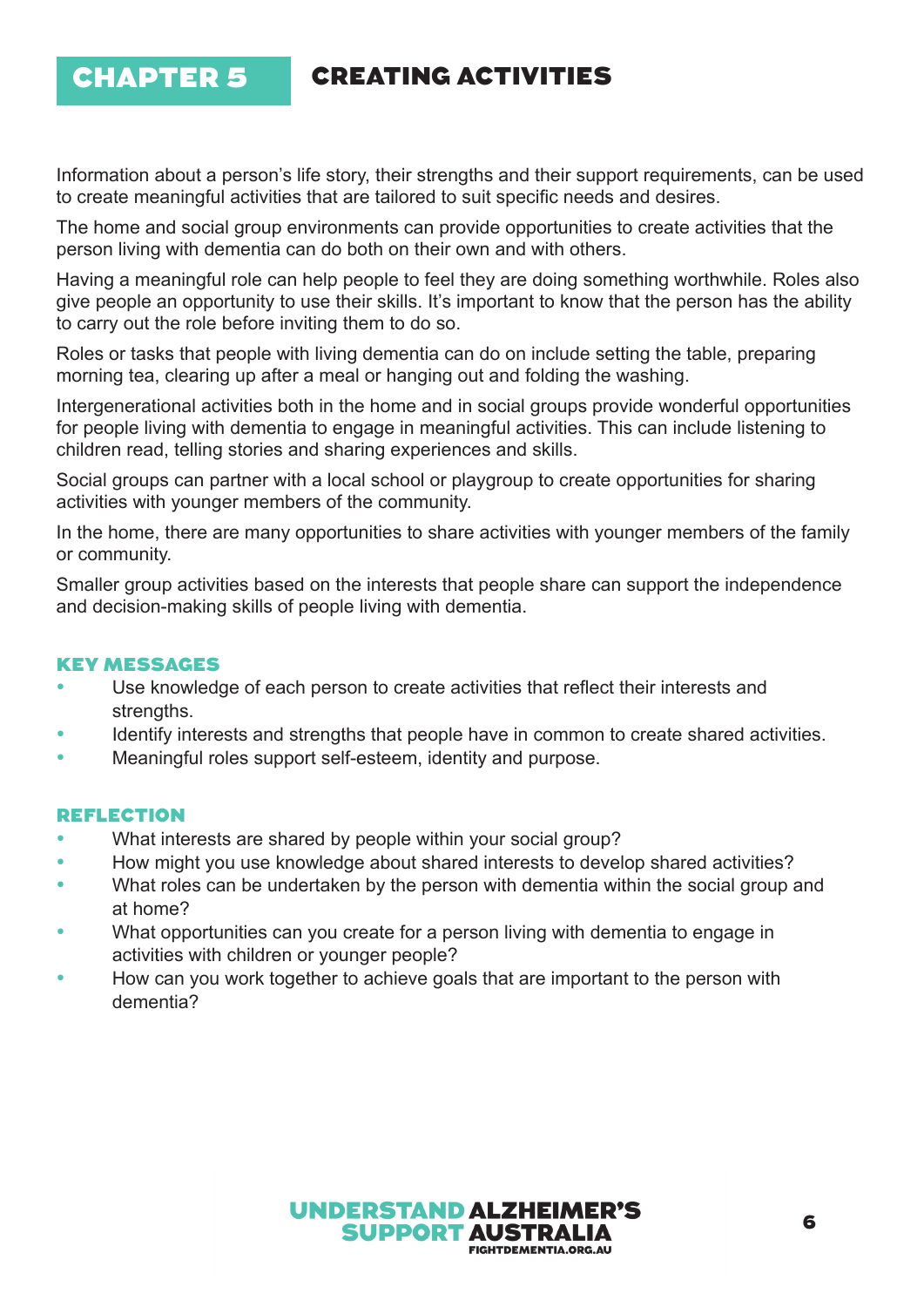## CHAPTER 6 PRESENTING ACTIVITIES

The ways in which activities are presented can affect a person's ability to engage. Knowing the person can help to decide how to present or modify activities to better support people.

#### **The important things to consider when presenting activities include:**

- remove any distractions including clutter and unnecessary noise from the immediate area
- have all the required items in one place and close at hand
- where possible establish boundaries for the activity
- invite the person to join in the activity
- break tasks into smaller steps
- use a template if required (i.e. setting the table)
- start by demonstrating how to do the activity
- give the person something to hold
- thank the person for their help, ask if they enjoyed it and if they would like to do it again.

When presenting activities, it's important to provide choices so people can independently select the activity they prefer. Different activities can all be offered at the same time.

#### KEY MESSAGES

- Inviting a person to engage in activities and thanking them afterwards supports choice and independence.
- People with dementia can engage in activities in different ways and at different levels.
- Activity stations offer opportunities for people to independently engage in activities.

- What challenges might you experience supporting a person living with dementia to maintain interest in a shared activity? How might you respond?
- Provide an example of a task or activity you can break down into smaller steps.
- How might you present activities in a way that encourages choice and autonomy for a person living with dementia?
- What are examples of activity stations you might create within your home or social group?